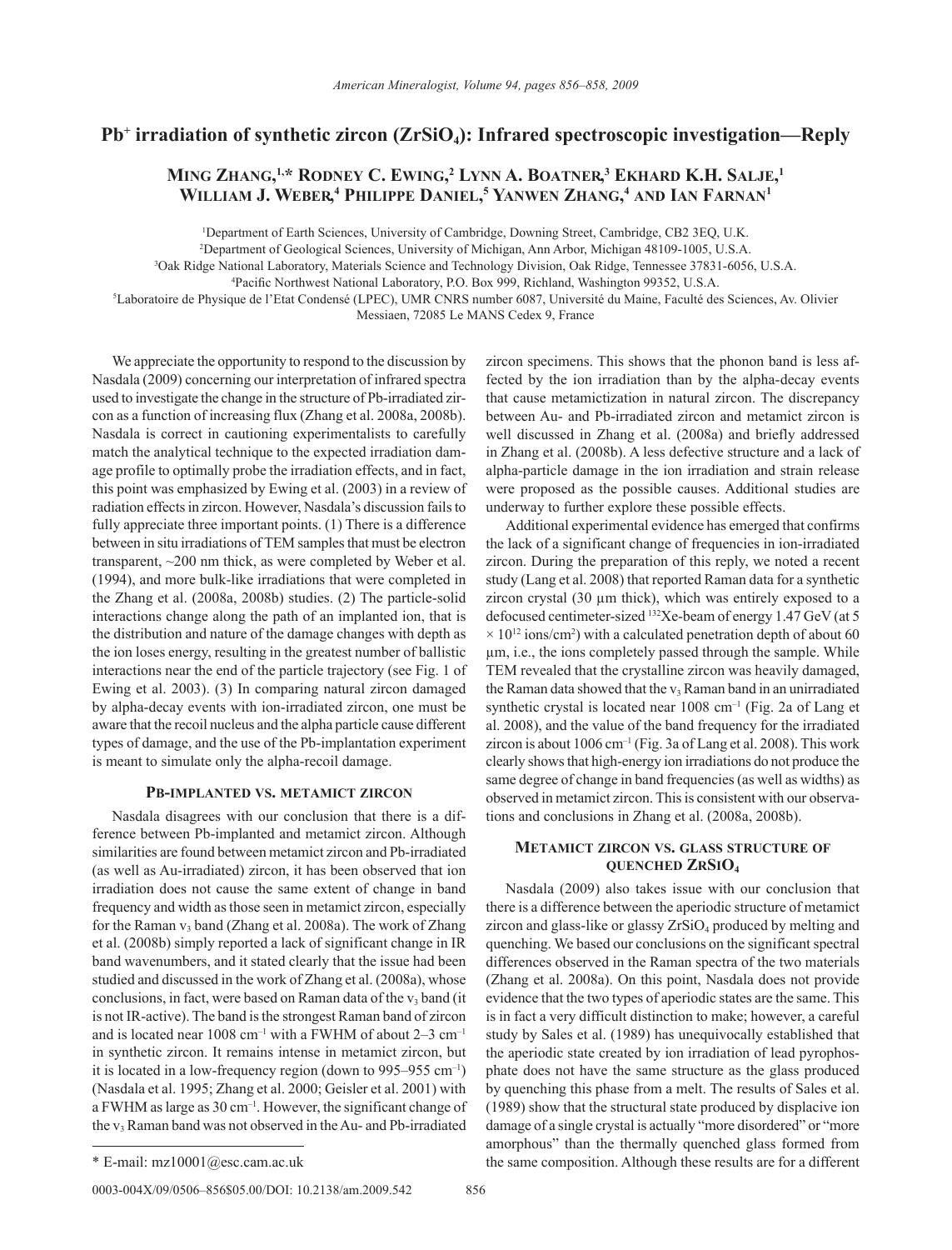material, a phosphate, they do show that very different aperiodic structures can result from different processes, such as ion beam irradiation vs. quenching from a melt.

There is also substantial evidence indicating differences between the two types of aperiodic state (metamict vs. quenched glass). Examples include: (1) spectral and structural differences (e.g., Sales et al. 1989; references in Zhang et al. 2008a); (2) ion irradiation can cause significant changes in glasses (e.g., Magruder et al. 1990, 1993); (3) metamict minerals tend to recrystallize epitaxially (e.g., McLaren et al. 1994; Capitani et al. 2000) while glasses commonly undergo a glass transition when heated to high temperatures; and (4) glasses have a roughly defined glass transition temperature, while metamict zircon shows very different responses at different temperatures (different defects may be annealed at different temperatures; and dehydroxylation and decomposition can occur) (e.g., Vance 1975; Woodhead et al. 1991; Ellsworth et al. 1994; see the discussion of the transition point by Salje et al. 1999).

### **The application of IR-spectroscopy to ionimplanted samples**

The IR-reflection technique, which is similar to that employed in our study (Zhang et al. 2008a, 2008b), has been used to characterize ion-beam-irradiated surface and subsurface by several different research groups (e.g., Arnold and Peercy 1980; Sood et al. 1984; Baars et al. 1988; Arnold et al. 1990; Magruder et al. 1990, 1993; Zorba et al. 1996; Tung et al. 1998; Key et al. 2000; Chang et al. 2002; Brink et al. 2004; Vodopyanov and Kozyrev 2006). As compared with other analytical methods, infrared spectroscopy, as well as Raman spectroscopy, has proven to be useful in distinguishing differences between the crystalline and aperiodic structures because it is mainly dependent on atomic masses and the length and strength of interatomic bonds, and not primarily on the long-range periodicity of the structure. IR analysis provides valuable information on the local structure, bond strength, and composition of the sample. These previous studies have led to undeniably important observations and findings. The key to the successful application of IR spectroscopy is the use of weak signals from the damaged layers that are indicative of irradiation-induced changes. This is well demonstrated by various studies (e.g., Arnold and Peercy 1980; Sood et al. 1984; Arnold et al. 1990; Magruder et al. 1993; Tung et al. 1998; Brink et al. 2003). In the studies of Zhang et al. (2008a, 2008b), infrared specular (or external) and micro-reflection spectroscopy were applied. A grazing angle objective was used, which has two advantages: (1) improved sensitivity because a novel two-pass configuration (the IR beam passes the sample surface twice); and (2) grazing angle incident increasing the travel distance of the IR incident beam in the layers. Our analysis and description of the spectra are fully consistent with those of other previous studies (see earlier references). Referring to the comments by Nasdala (paragraphs 2 through 8), it appears that he has misunderstood the experimental configuration (external reflection, IR microscope, and a grazing angel incident objective) that we used. Furthermore, we clearly discussed and indicated the thickness of the amorphized layer that was examined in our two studies (Zhang et al. 2008a, 2008b).

We agree with Nasdala (2009) that IR-penetration depth is

a complex issue. It is a measure of how deep electromagnetic radiation can penetrate into a material. It is defined as the depth at which the intensity of the radiation inside the material falls to 1/e of the original value at the surface. According to the Beer-Lambert Law, the intensity of infrared radiation inside a material falls off exponentially from the surface. For a given material, the penetration depth can generally vary for different wavelengths of radiation, the refractive indices and absorption coefficients of the media involved, incident angle, and polarization conditions. The shorter wavelength radiation penetrates less into the sample (this is why we mainly focused on implantation-induced bands in the high-frequency region where the depth is less). Infrared radiation with a larger incident angle (such as grazing angel incidence) has a shallower depth.

However, we wish to point out that for ion-irradiated materials (especially the Pb-irradiated zircon), the determination of the penetration depth becomes far more complex than that described in Figure 1 of Nasdada (2009). Not only the depth, but also the optical path of infrared radiation will be changed by the Pb-implantation. The effects can come from several factors. (1) Ion irradiation causes changes of the refractive indices and the absorption coefficient. The change depends on the irradiation dose and the type of ions implanted (Townsend et al. 1994). (2) Refractive index shows a distribution as a function of depth and an "optical barrier" could form (similar to the observation of Babsail et al. 1991) (Townsend et al. 1994). (3) Domains and clusters of newly formed phases (such as  $SiO<sub>2</sub>$ ,  $ZrO<sub>2</sub>$ , and lead silicates) cause additional reflection and refraction when infrared radiation travels between these phases with different refractive indices. (4) At higher ion fluxes, more Pb-nanoparticles, as seen by Lian et al. (2003), are expected to form in the Pb-irradiated zircon, and they can simply stop some infrared radiation from further penetrating the sample. (5) Due to local stresses, scattering of light can occur (even in the strained crystalline zircon), which makes the radiation more likely to be absorbed. And (6), the reflected light from the bulk is expected to be disturbed again by the previously noted factors as the radiation leaves the crystal. The consequence of these effects is that less incident radiation may reach the deeper bulk material underneath the amorphized layer. Unfortunately, apart from the work of Babsail et al. (1991) on optical properties of He-implanted zircon, these effects have not been investigated, especially for heavy ion implanted zircon.

### **Spectrum assignments**

Nasdala assigns the IR spectra presented by Zhang et al. (2008b) to crystalline zircon underneath the surficial amorphous, implanted layer (Nasdala 2009). The assignment is problematic for several reasons: (1) Irradiation-induced additional weak bands in the high-frequency region are very important to the type of application, as shown by the previous applications (see earlier references), but they were simply ignored. (2) Some additional features are relatively intense (e.g., the band near  $1270 \text{ cm}^{-1}$ ) and are not allowed by the tetragonal symmetry  $(I4_1/amd)$  of zircon. (3) The effect of strain is not expected to cause changes as seen in the Pb-irradiated zircon (so far pressure-induced new phases in  $ZrSiO<sub>4</sub>$  have been seen at pressures as high as  $19–20$ GPa, which are too high for the ion irradiation to produce). (4)